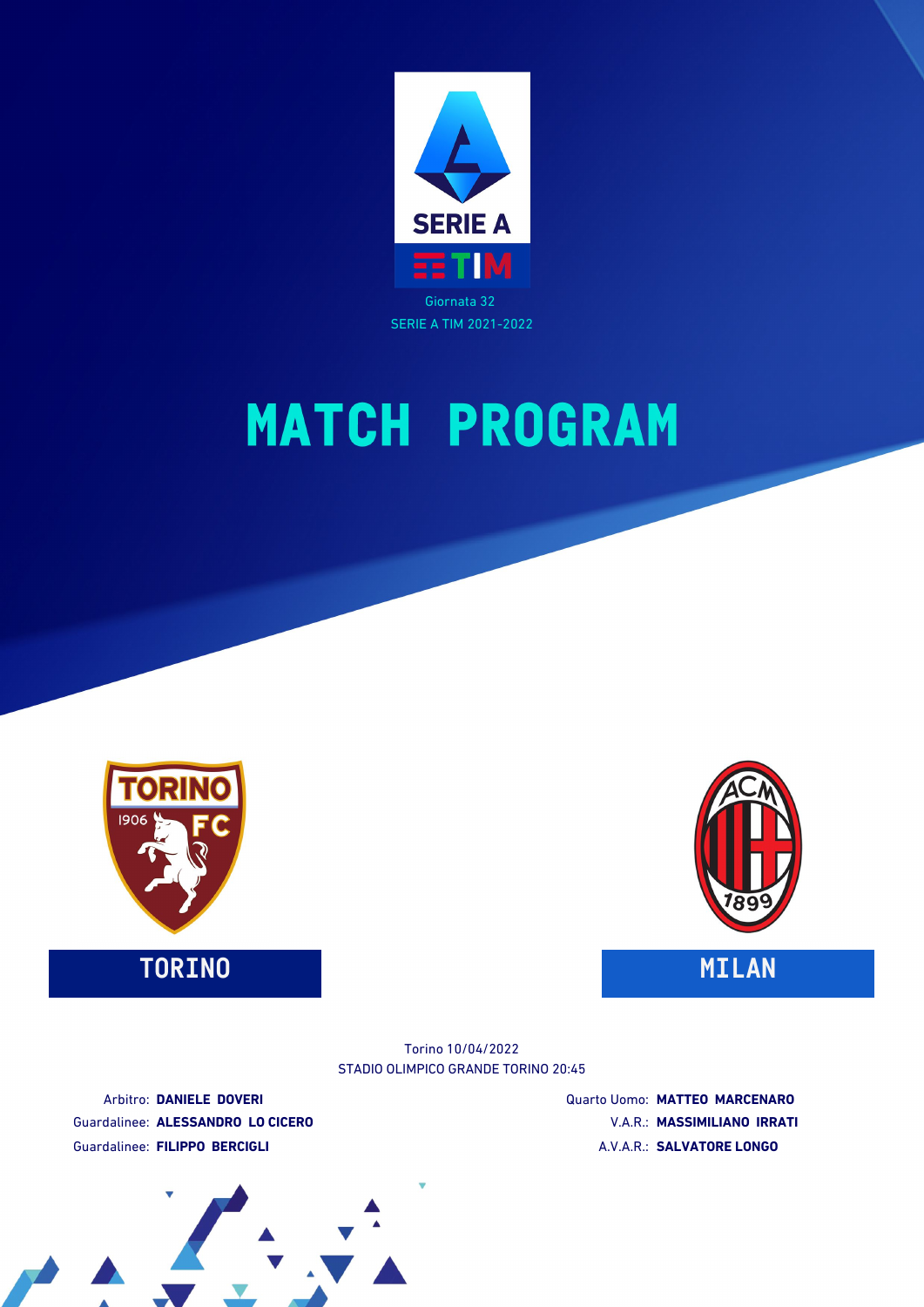

## SERIE A TIM 2021-2022

# **MATCH PROGRAM**

Torino 10/04/2022 STADIO OLIMPICO GRANDE TORINO - 20:45



## **RISULTATI STAGIONALI**

| <b>TOTALI</b>         | <b>PTG</b> | G  | v  | N              | P. | GF | <b>GS</b> | DIFF.RETI         |
|-----------------------|------------|----|----|----------------|----|----|-----------|-------------------|
| <b>TORINO</b>         | 38         | 30 | 10 | 8              | 12 | 35 | 30        | $+5$              |
| <b>MILAN</b>          | 67         | 31 | 20 | 7              | 4  | 56 | 29        | $+27$             |
| <b>CASA/TRASFERTA</b> | <b>PTG</b> | G  | v  | N              | Þ  | GF | <b>GS</b> | <b>MEDIA GOAL</b> |
| <b>TORINO</b>         | 25         | 15 | 7  | 4              | 4  | 27 | 16        | 1.8               |
| <b>MILAN</b>          | 36         | 15 | 11 | $\overline{3}$ |    | 33 | 17        | 2.2               |

### **ULTIMI PRECEDENTI**

| 2021-22 10^ G | <b>MILAN</b>                             | <b>TORINO</b>                                                                                                                                    |         |
|---------------|------------------------------------------|--------------------------------------------------------------------------------------------------------------------------------------------------|---------|
| 26/10/2021    | 14'(1°T) O. GIROUD                       |                                                                                                                                                  | $1-0$   |
| 2020-21 36^ G | <b>TORINO</b>                            | <b>MILAN</b>                                                                                                                                     |         |
| 12/05/2021    |                                          | 19'(1°T) T. HERNANDEZ, 26'(1°T) F. KESSIE, 5'(2°T) B. DIAZ,<br>17'(2°T) T. HERNANDEZ, 22'(2°T) A. REBIC, 27'(2°T) A. REBIC,<br>34'(2°T) A. REBIC | $0 - 7$ |
| 2020-21 17^ G | <b>MILAN</b>                             | <b>TORINO</b>                                                                                                                                    |         |
| 09/01/2021    | 25'(1°T) R. LEAO, 36'(1°T) F. KESSIE     |                                                                                                                                                  | $2 - 0$ |
| 2019-20 24^ G | <b>MILAN</b>                             | <b>TORINO</b>                                                                                                                                    |         |
| 17/02/2020    | $25'(1°T)$ A. REBIC                      |                                                                                                                                                  | $1 - 0$ |
| 2019-20 5^ G  | <b>TORINO</b>                            | <b>MILAN</b>                                                                                                                                     |         |
| 26/09/2019    | 27'(2°T) A. BELOTTI, 31'(2°T) A. BELOTTI | $19'(1°T)$ K. PIATEK                                                                                                                             | $2 - 1$ |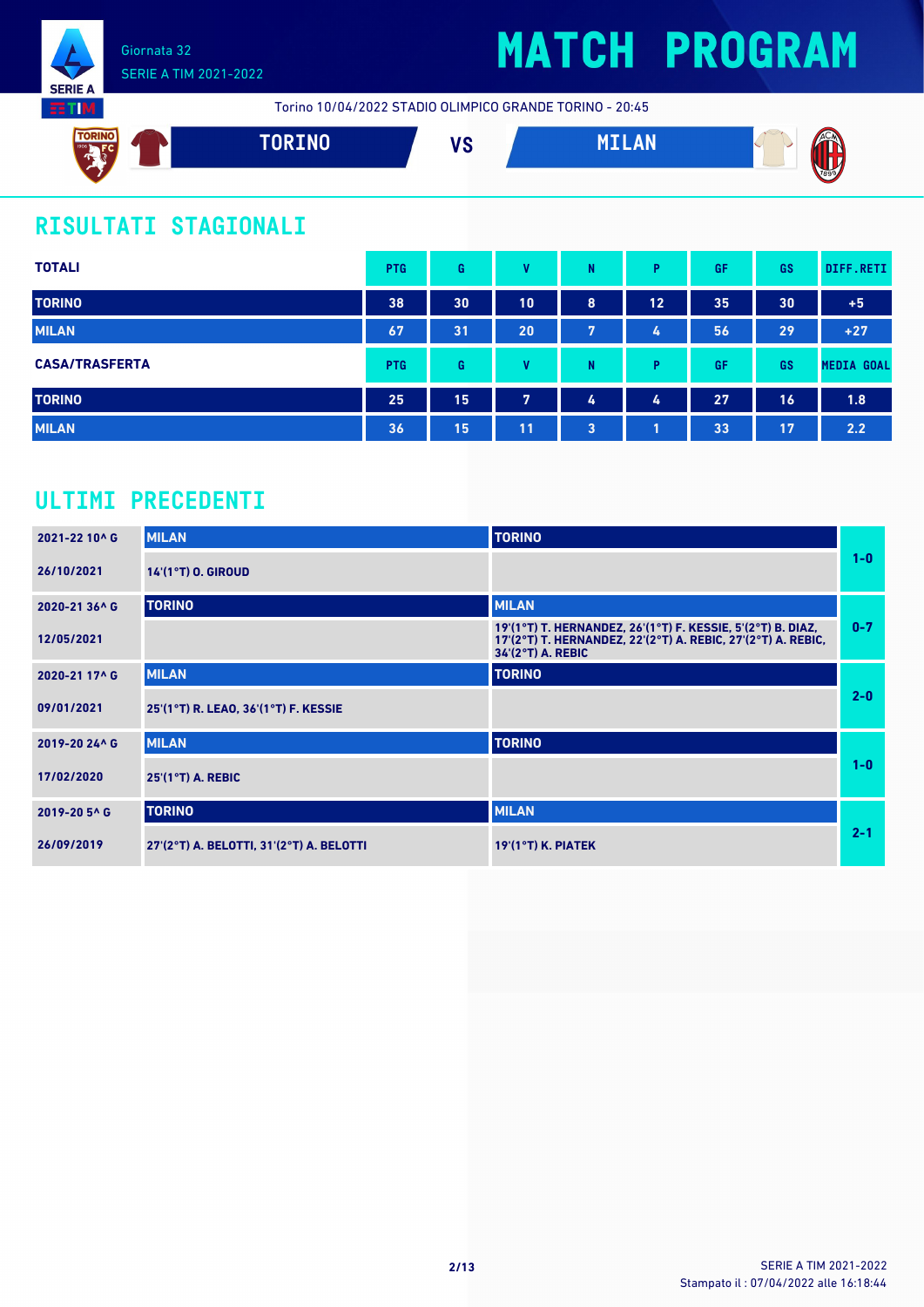

# **MATCH PROGRAM**

Torino 10/04/2022 STADIO OLIMPICO GRANDE TORINO - 20:45



### **ROSA DELLE SQUADRE**

| <b>TORINO</b> |                             | PRES. A           | GOL A            | GOL 2021-22    | PRES. 2021-22  | MIN. 2021-22 |
|---------------|-----------------------------|-------------------|------------------|----------------|----------------|--------------|
|               | <b>PORTIERI</b>             |                   |                  |                |                |              |
|               | 1 ETRIT BERISHA             | 143               | 178              | $\overline{2}$ | 4              | 386          |
|               | 31 ALBERTO MILAN            | $\mathbf{0}$      | $\mathbf{0}$     | $\mathbf{0}$   | 0              | $\mathbf{0}$ |
|               | 32 VANJA MILINKOVIC-SAVIC   | 33                | 39               | 28             | 25             | 2416         |
|               | 71 PAOLO VISMARA            | $\mathbf{0}$      | $\mathbf{0}$     | $\mathbf{0}$   | $\overline{0}$ | $\mathbf{0}$ |
|               | 89 LUCA GEMELLO             | $\mathbf{1}$      | $\pmb{0}$        | $\pmb{0}$      | $\mathbf{1}$   | 91           |
|               | <b>DIFENSORI</b>            |                   |                  |                |                |              |
|               | 3 BREMER                    | 93                | 11               | $\overline{3}$ | 28             | 2622         |
|               | 5 ARMANDO IZZO              | 198               | 9                | $\pmb{0}$      | $\overline{7}$ | 355          |
|               | <b>6</b> DAVID ZIMA         | 14                | $\pmb{0}$        | $\pmb{0}$      | 14             | 935          |
|               | <b>13 RICARDO RODRIGUEZ</b> | 116               | $\mathbf{1}$     | $\pmb{0}$      | 26             | 1984         |
|               | <b>15 CRISTIAN ANSALDI</b>  | 166               | 9                | $\mathbf{0}$   | 14             | 601          |
|               | 17 WILFRIED SINGO           | 61                | $5\phantom{.0}$  | 3              | 29             | 2319         |
|               | 21 SAMUELE ANGORI           | $\mathbf{0}$      | $\mathbf{0}$     | $\mathbf{0}$   | $\pmb{0}$      | $\pmb{0}$    |
|               | 26 KOFFI DJIDJI             | 74                | $\overline{1}$   | $\mathbf{0}$   | 20             | 1655         |
|               | 27 MERGIM VOJVODA           | 47                | $\overline{2}$   | $\pmb{0}$      | 23             | 1662         |
|               | 34 OLA AINA                 | 78                | $\overline{1}$   | $\pmb{0}$      | 16             | 1121         |
|               | 99 ALESSANDRO BUONGIORNO    | 31                | $\mathbf{0}$     | $\mathbf{0}$   | 18             | 1053         |
|               | <b>CENTROCAMPISTI</b>       |                   |                  |                |                |              |
|               | 4 TOMMASO POBEGA            | 46                | 10               | 4              | 26             | 1919         |
|               | 10 SASA LUKIC               | 128               | $\overline{7}$   | $\mathbf{1}$   | 28             | 2525         |
|               | 22 DENNIS PRAET             | 115               | $\boldsymbol{6}$ | $\overline{2}$ | 17             | 1125         |
|               | 23 DEMBA SECK               | $\mathbf{1}$      | $\pmb{0}$        | $\pmb{0}$      | $\mathbf{1}$   | 11           |
|               | <b>28 SAMUELE RICCI</b>     | 25                | $\mathbf{1}$     | $\mathbf{1}$   | 25             | 1818         |
|               | 38 ROLANDO MANDRAGORA       | 149               | 8                | $\mathbf{0}$   | 19             | 1338         |
|               | 77 KAROL LINETTY            | 166               | 12               | 0              | 15             | 933          |
|               | 93 MOHAMED FARES            | 115               | $5\phantom{.0}$  | $\overline{2}$ | 9              | 632          |
|               | <b>ATTACCANTI</b>           |                   |                  |                |                |              |
|               | 7 SIMONE ZAZA               | 180               | 41               | $\mathbf 0$    | 10             | 173          |
|               | <b>9</b> ANDREA BELOTTI     | 264               | 103              | $5\phantom{.}$ | 16             | 1073         |
|               | 11 MARKO PJACA              | 89                | $7\phantom{.}$   | 3              | 21             | 1091         |
|               | 14 JOSIP BREKALO            | 24                | $\epsilon$       | 6              | 24             | 1812         |
|               | <b>18 DENNIS STOJKOVIC</b>  | $\mathbf{0}$      | $\mathbf{0}$     | $\mathbf 0$    | $\mathbf 0$    | 0            |
|               | 19 ANTONIO SANABRIA         | 84                | 19               | $5\phantom{.}$ | 27             | 1720         |
|               | 20 SIMONE EDERA             | 38                | $\overline{2}$   | $\mathbf{0}$   | $\mathbf{0}$   | $\mathbf{0}$ |
|               | <b>64 PIETRO PELLEGRI</b>   | 17                | $\overline{3}$   | $\pmb{0}$      | 8              | 191          |
|               | 70 MAGNUS WARMING           | 4                 | $\pmb{0}$        | 0              | 4              | 78           |
|               | <b>STAFF TECNICO</b>        |                   |                  |                |                |              |
|               | <b>Allenatore</b>           | <b>IVAN JURIC</b> |                  |                |                |              |

Diffidato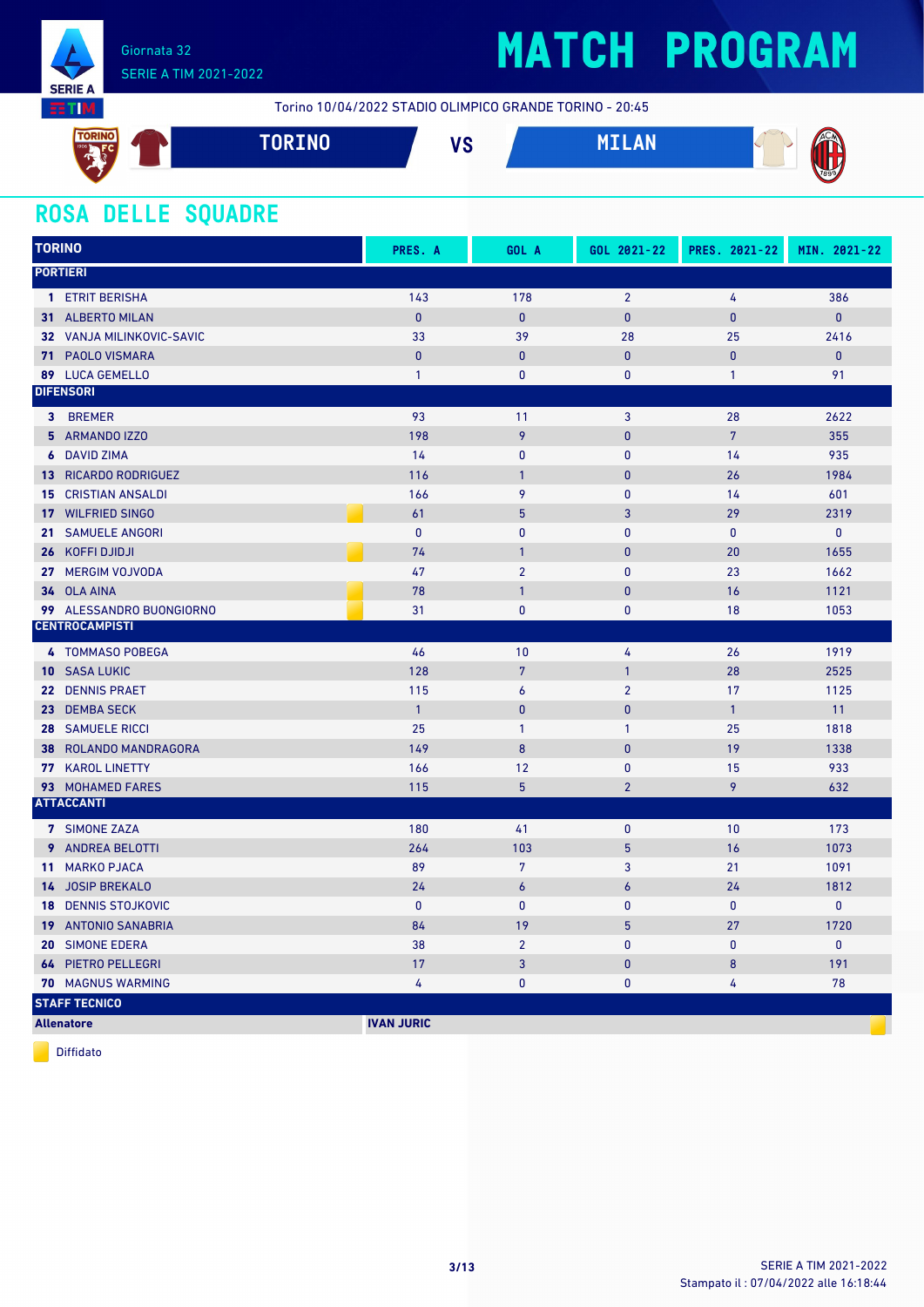

Torino 10/04/2022 STADIO OLIMPICO GRANDE TORINO - 20:45

|              | <b>TORINO</b><br><b>TORINO</b>     |                      | <b>VS</b>       | <b>MILAN</b>    |                  |              |
|--------------|------------------------------------|----------------------|-----------------|-----------------|------------------|--------------|
| <b>MILAN</b> |                                    | PRES. A              | GOL A           | GOL 2021-22     | PRES. 2021-22    | MIN. 2021-22 |
|              | <b>PORTIERI</b>                    |                      |                 |                 |                  |              |
|              | 1 CIPRIAN TATARUSANU               | 88                   | 114             | 10              | $\boldsymbol{6}$ | 580          |
|              | <b>16 MIKE MAIGNAN</b>             | 25                   | 19              | 19              | 25               | 2412         |
|              | <b>83 ANTONIO MIRANTE</b>          | 368                  | 502             | 0               | $\pmb{0}$        | $\mathbf 0$  |
|              | 90 SEBASTIANO DESPLANCHES          | $\mathbf{0}$         | $\mathbf{0}$    | $\mathbf 0$     | $\bf{0}$         | $\bf{0}$     |
|              | 92 LAPO NAVA                       | $\mathbf{0}$         | $\bf{0}$        | $\mathbf{0}$    | $\mathbf{0}$     | $\mathbf 0$  |
|              | 96 ANDREAS JUNGDAL                 | $\mathbf{0}$         | $\bf{0}$        | $\mathbf 0$     | $\bf{0}$         | $\mathbf{0}$ |
|              | 99 FOTIOS PSEFTIS                  | 0                    | 0               | 0               | $\bf{0}$         | 0            |
|              | <b>DIFENSORI</b>                   |                      |                 |                 |                  |              |
|              | 2 DAVIDE CALABRIA                  | 143                  | $\overline{7}$  | $\overline{2}$  | 20               | 1709         |
|              | 5 FODE' BALLO-TOURE'               | 9                    | $\bf{0}$        | $\mathbf 0$     | 9                | 477          |
|              | 13 ALESSIO ROMAGNOLI               | 239                  | 11              | $\mathbf{1}$    | 18               | 1501         |
|              | 19 THEO HERNANDEZ                  | 91                   | 17              | 4               | 25               | 2229         |
| 20.          | <b>PIERRE KALULU</b>               | 34                   | $\overline{2}$  | $\mathbf{1}$    | 21               | 1417         |
| 23.          | <b>FIKAYO TOMORI</b>               | 41                   | $\mathbf{1}$    | $\mathbf{0}$    | 24               | 2255         |
|              | 24 SIMON KJAER                     | 143                  | 5               | 0               | 11               | 858          |
|              | 25 ALESSANDRO FLORENZI             | 247                  | 26              | $\mathbf{1}$    | 21               | 1204         |
|              | <b>46 MATTEO GABBIA</b>            | 23                   | $\bf{0}$        | $\mathbf{0}$    | 6                | 494          |
| 88           | <b>MILOS KERKEZ</b>                | $\mathbf{0}$         | $\mathbf{0}$    | 0               | $\bf{0}$         | $\pmb{0}$    |
|              | 91 LUCA STANGA                     | $\mathbf{1}$         | 0               | 0               | $\mathbf{1}$     | 4            |
|              | <b>CENTROCAMPISTI</b>              |                      |                 |                 |                  |              |
|              | 4 ISMAEL BENNACER                  | 115                  | 3               | $\overline{2}$  | 26               | 1424         |
|              | 7 SAMUEL CASTILLEJO                | 86                   | $7\phantom{.0}$ | 0               | 5                | 141          |
|              | <b>8 SANDRO TONALI</b>             | 89                   | 3               | $\overline{2}$  | 29               | 2196         |
| $10-1$       | <b>BRAHIM DIAZ</b>                 | 53                   | $\overline{7}$  | 3               | 26               | 1752         |
|              | 33 RADE KRUNIC                     | 141                  | 9               | 0               | 21               | 1201         |
|              | 41 TIEMOUE' BAKAYOKO               | 76                   | 3               | 0               | 13               | 530          |
|              | <b>56 ALEXIS SAELEMAEKERS</b>      | 75                   | 4               | $\mathbf{1}$    | 30               | 1618         |
|              | <b>62 ENRICO DI GESU</b>           | $\mathbf{0}$         | $\mathbf{0}$    | 0               | $\pmb{0}$        | $\pmb{0}$    |
|              | 70 ANDREA CAPONE                   | 0                    | $\pmb{0}$       | 0               | $\pmb{0}$        | $\mathbf 0$  |
|              | <b>79 FRANK KESSIE</b>             | 197                  | 40              | $5\phantom{.0}$ | 24               | 1815         |
|              | <b>80 GIOVANNI ROBOTTI</b>         | 0                    | 0               | 0               | $\mathbf 0$      | 0            |
|              | <b>ATTACCANTI</b>                  |                      |                 |                 |                  |              |
|              | 9 OLIVIER GIROUD                   | 22                   | $\bf 8$         | 8               | 22               | 1519         |
|              | 11 ZLATAN IBRAHIMOVIC              | 275                  | 155             | 8               | 19               | 1032         |
|              | 12 ANTE REBIC                      | 90                   | 26              | $\overline{2}$  | 19               | 805          |
|              | 17 RAFAEL LEAO                     | 88                   | $20\,$          | 8               | 27               | 2111         |
|              | 22 MARKO LAZETIC                   | $\pmb{0}$            | 0               | 0               | 0                | $\pmb{0}$    |
|              | 27 DANIEL MALDINI                  | 15                   | $\mathbf{1}$    | $\mathbf{1}$    | 8                | 164          |
|              | <b>30 JUNIOR MESSIAS</b>           | 56                   | 13              | 4               | 20               | 1255         |
|              | <b>63 YOUNS GABRIELE EL HILALI</b> | $\pmb{0}$            | $\pmb{0}$       | 0               | $\mathbf 0$      | $\bf{0}$     |
|              | 93 EMIL ROBACK                     | 0                    | $\pmb{0}$       | $\mathbf 0$     | $\mathbf 0$      | $\mathbf 0$  |
|              | <b>STAFF TECNICO</b>               |                      |                 |                 |                  |              |
|              | <b>Allenatore</b>                  | <b>STEFANO PIOLI</b> |                 |                 |                  |              |

Diffidato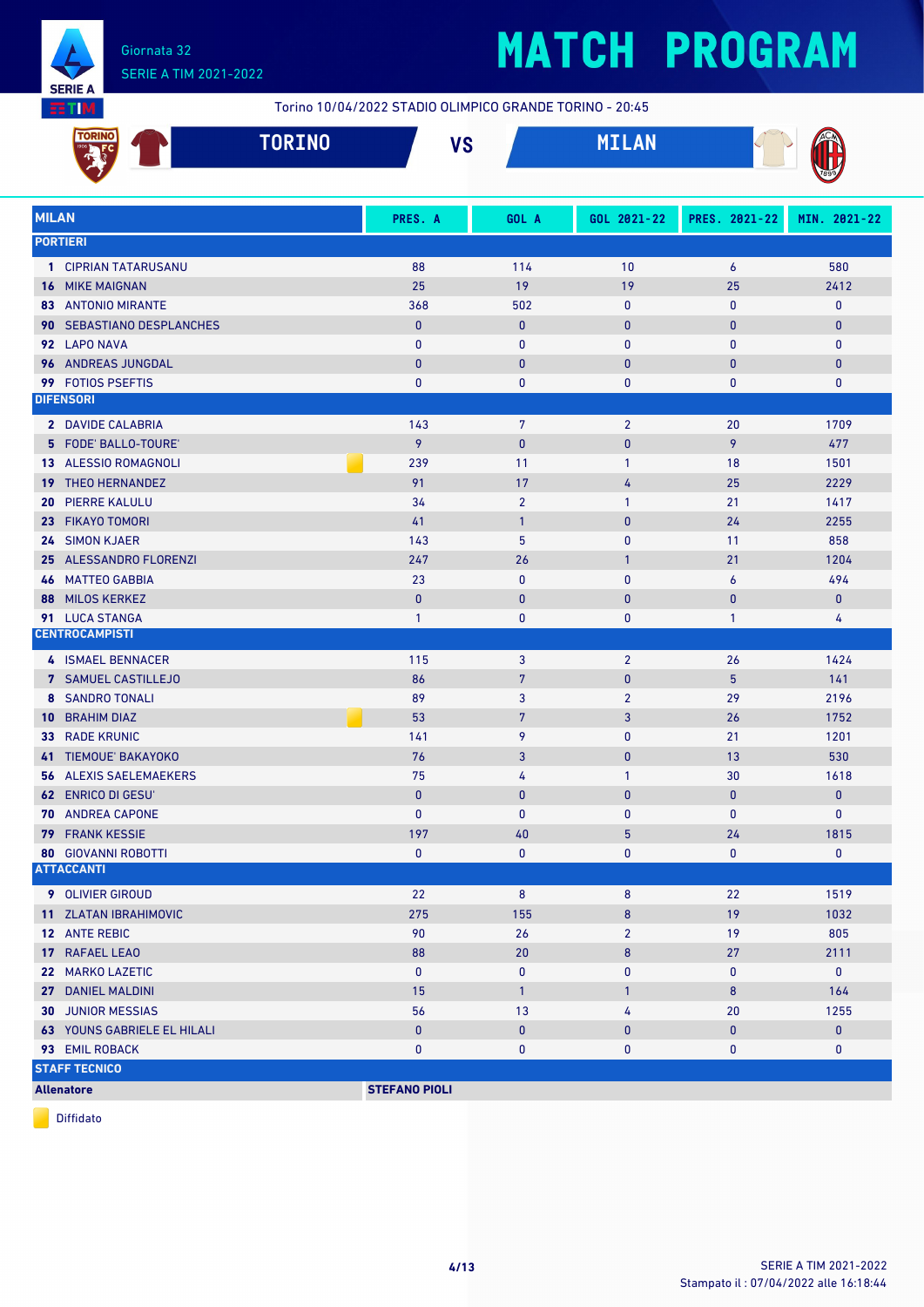

# **MATCH PROGRAM**

Torino 10/04/2022 STADIO OLIMPICO GRANDE TORINO - 20:45



### **RENDIMENTO RECENTE**

| <b>TORINO</b>       |                       |                                           |         |
|---------------------|-----------------------|-------------------------------------------|---------|
| <b>31^ GIORNATA</b> | <b>SALERNITANA</b>    | <b>TORINO</b>                             | $0 - 1$ |
| 02/04/2022          |                       | 18'(1°T) A. BELOTTI                       |         |
| <b>30^ GIORNATA</b> | <b>GENOA</b>          | <b>TORINO</b>                             | $1-0$   |
| 18/03/2022          | 14'(1°T) M. PORTANOVA |                                           |         |
| <b>29^ GIORNATA</b> | <b>TORINO</b>         | <b>INTER</b>                              | $1 - 1$ |
| 13/03/2022          | 12'(1°T) BREMER       | 48'(2°T) A. SANCHEZ                       |         |
| <b>28^ GIORNATA</b> | <b>BOLOGNA</b>        | <b>TORINO</b>                             | $0-0$   |
| 06/03/2022          |                       |                                           |         |
| <b>27^ GIORNATA</b> | <b>TORINO</b>         | <b>CAGLIARI</b>                           | $1 - 2$ |
| 27/02/2022          | 9'(2°T) A. BELOTTI    | 21'(1°T) R. BELLANOVA, 17'(2°T) A. DEIOLA |         |

| <b>31^ GIORNATA</b> | <b>MILAN</b>              | <b>BOLOGNA</b>       | $0-0$   |
|---------------------|---------------------------|----------------------|---------|
| 04/04/2022          |                           |                      |         |
| <b>30^ GIORNATA</b> | <b>CAGLIARI</b>           | <b>MILAN</b>         | $0 - 1$ |
| 19/03/2022          |                           | 14'(2°T) I. BENNACER |         |
| <b>29^ GIORNATA</b> | <b>MILAN</b>              | <b>EMPOLI</b>        | $1-0$   |
| 12/03/2022          | <b>19'(1°T) P. KALULU</b> |                      |         |
| <b>28^ GIORNATA</b> | <b>NAPOLI</b>             | <b>MILAN</b>         | $0 - 1$ |
| 06/03/2022          |                           | 4'(2°T) O. GIROUD    |         |
| <b>27^ GIORNATA</b> | <b>MILAN</b>              | <b>UDINESE</b>       | $1 - 1$ |
| 25/02/2022          | 29'(1°T) R. LEAO          | 21'(2°T) D. UDOGIE   |         |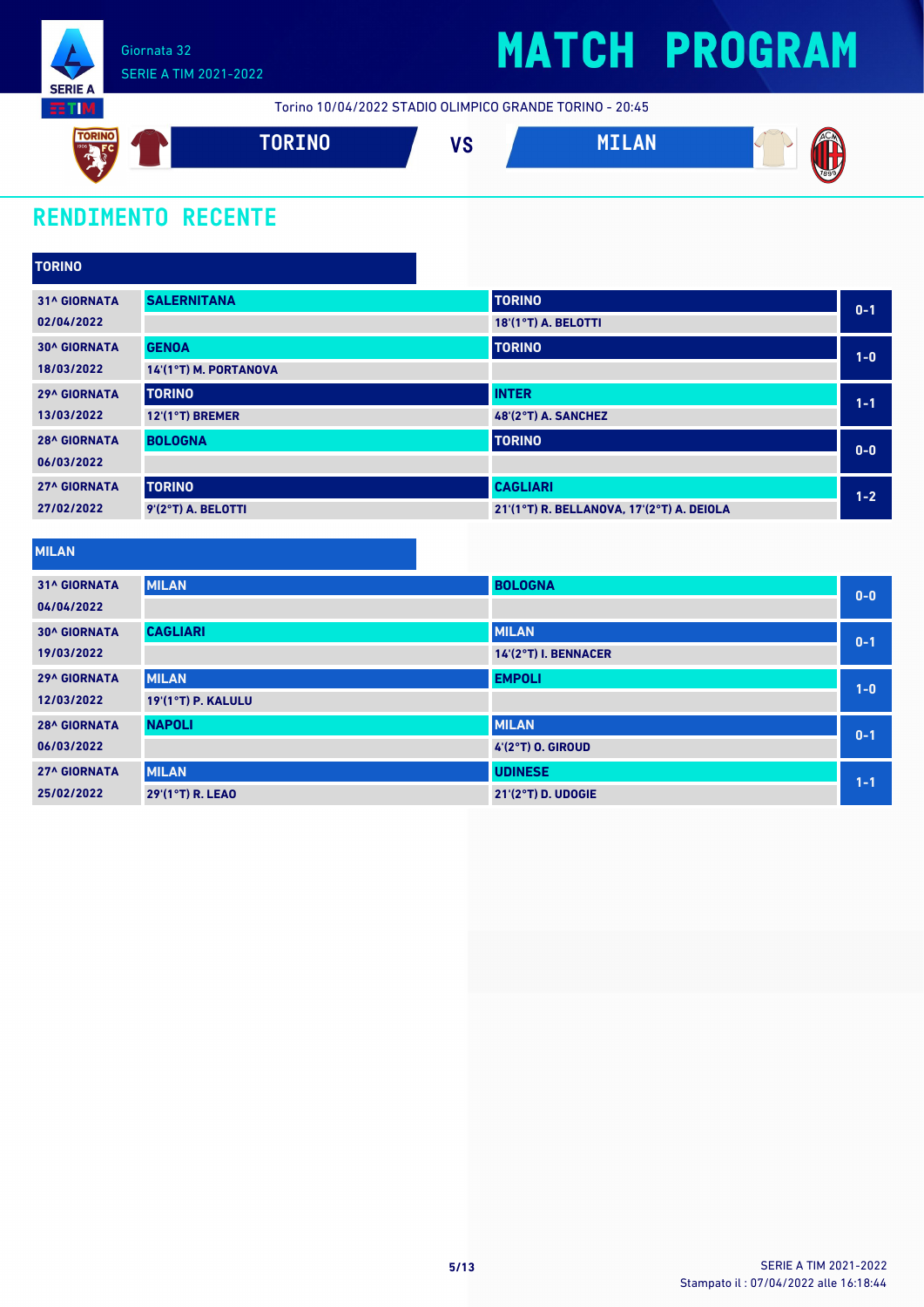

Torino 10/04/2022 STADIO OLIMPICO GRANDE TORINO - 20:45

| - 13 | TORINO | $\mathbf{u}$<br>V Q | <b>ALC</b><br>$11 + 111$ | V.   |
|------|--------|---------------------|--------------------------|------|
|      |        |                     |                          | 7899 |

| CONFRONTO SQUADRE [Valori medi] | <b>TORINO</b> | <b>MILAN</b> |
|---------------------------------|---------------|--------------|
| <b>Goal Fatti</b>               | 1.17          | 1.81         |
| <b>Goal Subiti</b>              | 1             | 0.94         |
| Tiri totali                     | 12.77         | 15.81        |
| Tiri in porta                   | 4.13          | 4.9          |
| Assist                          | 0.73          | 0.9          |
| Azioni di attacco               | 31.47         | 32.9         |
| Passaggi riusciti               | 340.43        | 401.32       |
| Passaggi riusciti %             | 78%           | 84%          |
| <b>Falli Fatti</b>              | 17.63         | 12.55        |
| <b>Dribbling</b>                | 7.8           | 11.97        |
| <b>Baricentro</b>               | 52.6m         | 53.68m       |
| Passaggi Chiave                 | 9             | 10.45        |
| Fuorigioco                      | 2.3           | 2.03         |
| Corner                          | 4.37          | 5.1          |
| <b>Cross Riusciti</b>           | 6.4           | 5.19         |
| Poss. propria meta              | 00'25         | 00'30        |
| Poss, meta avvers               | 00'25         | 00'23        |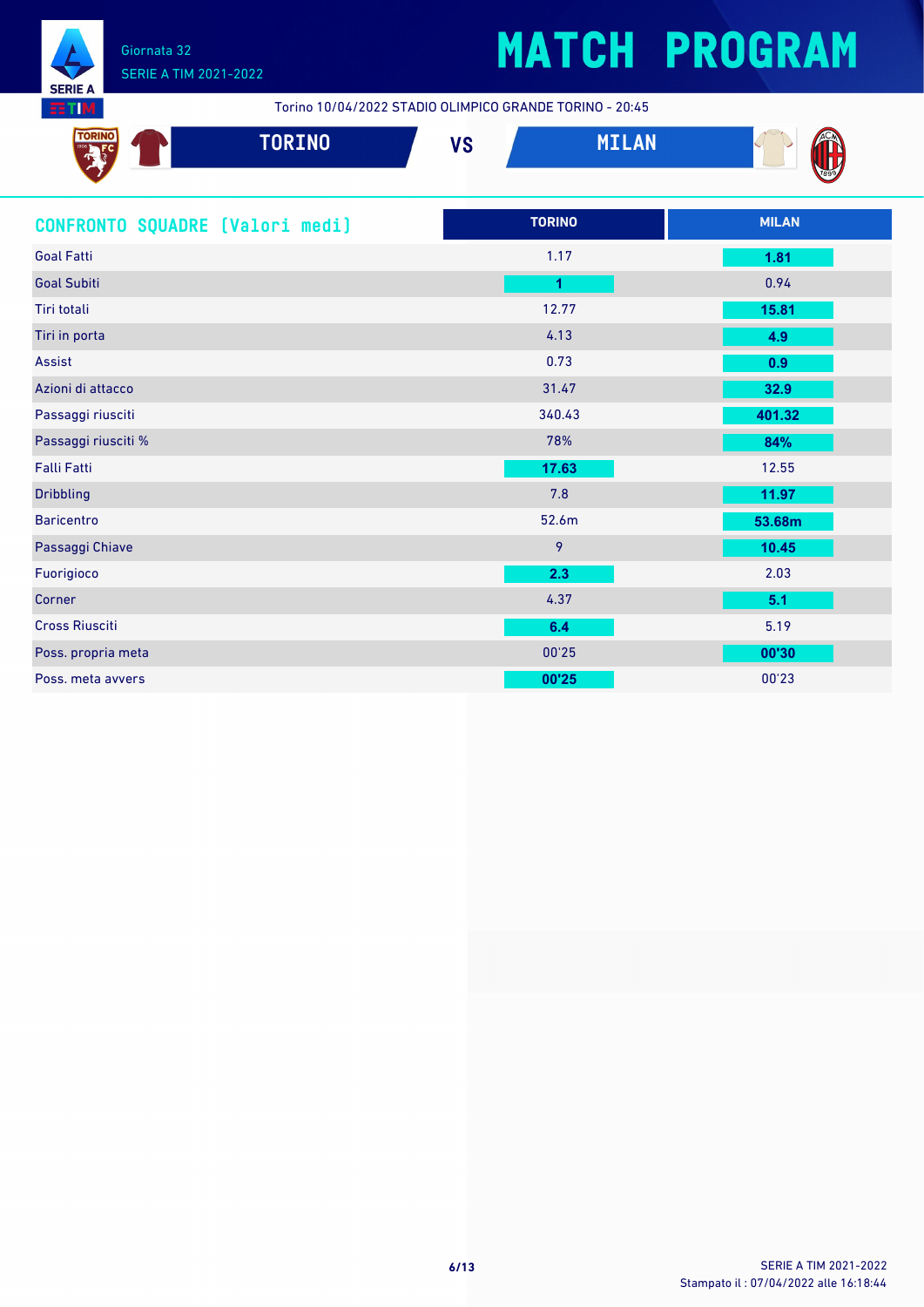

# **MATCH PROGRAM**

Torino 10/04/2022 STADIO OLIMPICO GRANDE TORINO - 20:45

**TORINO VS MILAN**

### **RENDIMENTO ATLETICO \***

| <b>TORINO</b>      | Pres. (Min.) | Media (km) | <b>Media</b><br><b>Sprint (Km)</b> | <b>MILAN</b>              | Pres. (Min.) | Media (km) | <b>Media</b><br>Sprint (Km) |
|--------------------|--------------|------------|------------------------------------|---------------------------|--------------|------------|-----------------------------|
| 4 T. POBEGA        | 26 (1919')   | 10.744     | 0.96                               | 2 D. CALABRIA             | 20 (1709')   | 10.16      | 0.872                       |
| <b>10 S. LUKIC</b> | 28 (2525')   | 10.739     | 0.937                              | 8 S. TONALI               | 29 (2196')   | 10.081     | 0.83                        |
| 6 D. ZIMA          | 14 (935')    | 10.087     | 0.773                              | 79 F. KESSIE              | 24 (1815')   | 9.999      | 0.844                       |
| <b>3 BREMER</b>    | 28 (2622')   | 10.069     | 0.636                              | 46 M. GABBIA              | 6(494)       | 9.787      | 0.715                       |
| 38 R. MANDRAGORA   | 19 (1338')   | 9.824      | 0.717                              | 13 A. ROMAGNOLI           | 18(1501)     | 9.786      | 0.583                       |
| 27 M. VOJVODA      | 23 (1662')   | 9.516      | 0.97                               | 19 T. HERNANDEZ           | 25 (2229')   | 9.582      | 1.088                       |
| 14 J. BREKALO      | 24 (1812')   | 9.501      | 0.895                              | 23 F. TOMORI              | 24 (2255')   | 9.35       | 0.623                       |
| <b>17 W. SINGO</b> | 29 (2319')   | 9.065      | 0.879                              | 24 S. KJAER               | 11(858)      | 9.159      | 0.538                       |
| 26 K. DJIDJI       | 20 (1655')   | 9.003      | 0.666                              | 20 P. KALULU              | 21(1417)     | 9.157      | 0.787                       |
| 13 R. RODRIGUEZ    | 26 (1984')   | 8.923      | 0.682                              | <b>10 B. DIAZ</b>         | 26 (1752')   | 8.906      | 0.785                       |
| <b>5</b> A. IZZO   | 7(355)       | 8.786      | 0.667                              | 33 R. KRUNIC              | 21(1201)     | 8.863      | 0.861                       |
| <b>34 O. AINA</b>  | 16(1121)     | 8.652      | 0.909                              | <b>17 R. LEAO</b>         | 27(2111)     | 8.482      | 0.922                       |
| <b>28 S. RICCI</b> | 4 (189')     | 8.553      | 0.485                              | 30 J. MESSIAS             | 20(1255)     | 8.212      | 0.919                       |
| 99 A. BUONGIORNO   | 18 (1053')   | 8.226      | 0.607                              | 4 I. BENNACER             | 26(1424)     | 8.14       | 0.645                       |
| 22 D. PRAET        | 17 (1125')   | 8.18       | 0.749                              | 9 O. GIROUD               | 22(1519)     | 8.044      | 0.89                        |
| 19 A. SANABRIA     | 27 (1720')   | 8.126      | 0.824                              | 25 A. FLORENZI            | 21(1204)     | 8.038      | 0.643                       |
| 77 K. LINETTY      | 15 (933')    | 8.07       | 0.7                                | <b>56 A. SAELEMAEKERS</b> | 30(1618)     | 7.966      | 0.914                       |
| 9 A. BELOTTI       | 16 (1073')   | 7.929      | 0.695                              | 5 F. BALLO-TOURE'         | 9(477)       | 7.962      | 0.932                       |
| 11 M. PJACA        | 21(1091)     | 7.621      | 0.488                              | 11 Z. IBRAHIMOVIC         | 19 (1032')   | 7.219      | 0.572                       |
| 15 C. ANSALDI      | 14(601)      | 6.81       | 0.555                              | 41 T. BAKAYOKO            | 13(530)      | 7.034      | 0.619                       |
| 70 M. WARMING      | 4(78)        | 3.138      | 0.342                              | <b>12 A. REBIC</b>        | 19 (805')    | 6.364      | 0.715                       |
| 7 S. ZAZA          | 10(173)      | 2.37       | 0.182                              | 7 S. CASTILLEJO           | 5(141)       | 4.786      | 0.579                       |
| 64 P. PELLEGRI     | 2(43')       | 2.363      | 0.343                              | 27 D. MALDINI             | 8(164)       | 4.63       | 0.456                       |
| <b>23 D. SECK</b>  | 1(11')       | 1.18       | 0.072                              | 91 L. STANGA              | 1(4)         | 0.52       | 0.061                       |

\* Le informazioni riportate sul Rendimento Atletico sono da intendersi riferite al periodo di permanenza nella squadra corrente.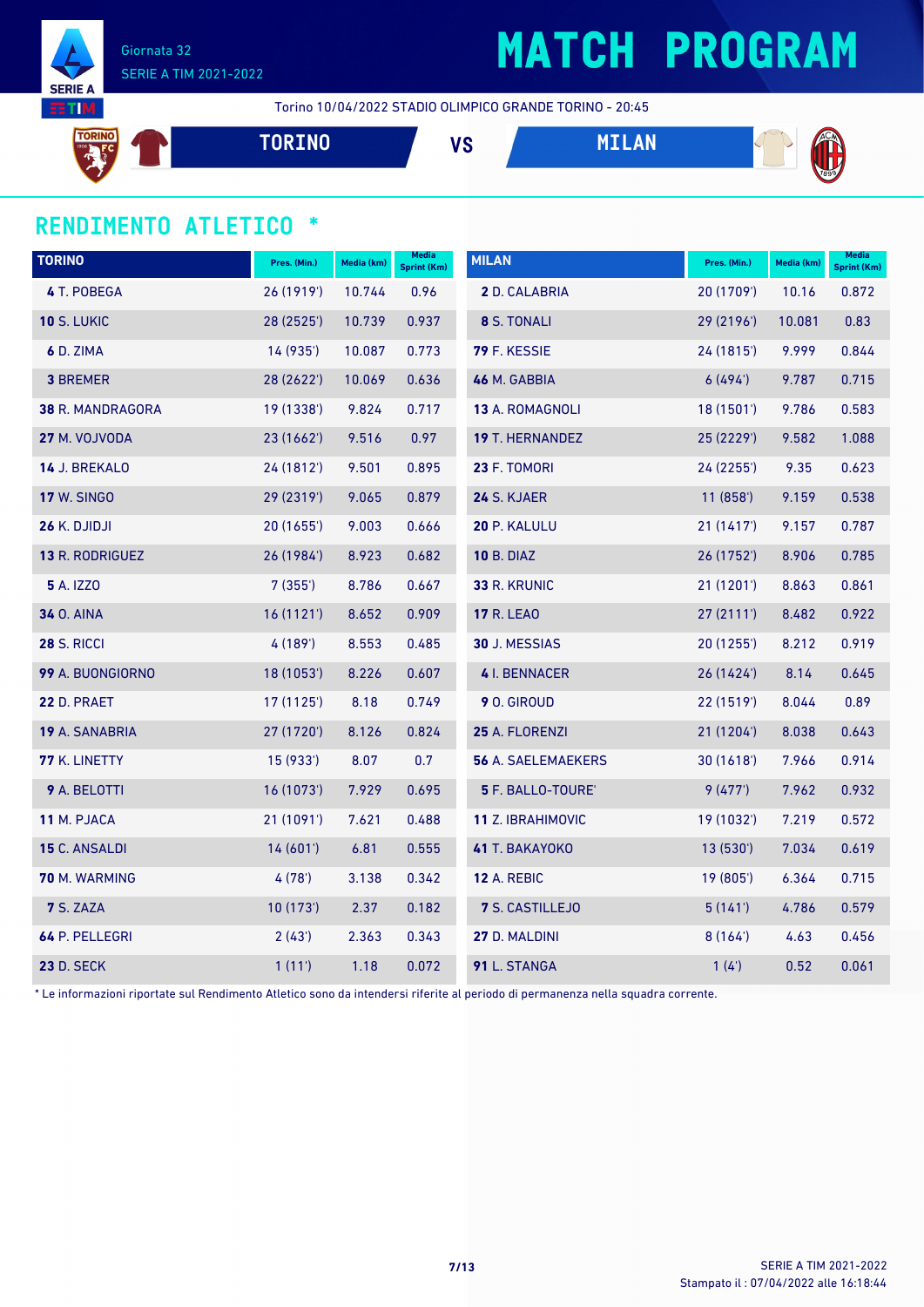Giornata 32 SERIE A TIM 2021-2022

**SERIE A TIM** 

Torino 10/04/2022 STADIO OLIMPICO GRANDE TORINO - 20:45



### **GLI INCONTRI DELLA 32 ^ GIORNATA**

|                 |           | EMPOLI vs SPEZIA        | 09/04/2022 15:00 |
|-----------------|-----------|-------------------------|------------------|
| <b>INTER</b>    |           | <b>vs</b> HELLAS VERONA | 09/04/2022 18:00 |
| CAGLIARI        |           | vs JUVENTUS             | 09/04/2022 20:45 |
| <b>GENOA</b>    |           | vs LAZIO                | 10/04/2022 12:30 |
| <b>NAPOLI</b>   |           | vs FIORENTINA           | 10/04/2022 15:00 |
| <b>SASSUOLO</b> | <b>VS</b> | <b>ATALANTA</b>         | 10/04/2022 15:00 |
| <b>VENEZIA</b>  |           | vs UDINESE              | 10/04/2022 15:00 |
| <b>ROMA</b>     |           | <b>vs</b> SALERNITANA   | 10/04/2022 18:00 |
| <b>TORINO</b>   |           | vs MILAN                | 10/04/2022 20:45 |
| <b>BOLOGNA</b>  | <b>VS</b> | <b>SAMPDORIA</b>        | 11/04/2022 20:45 |

### **CLASSIFICA SERIE A TIM**

|                      | PTG | G  | $\mathbf{V}$   | N                | P.               | GF. | <b>GS</b> | DIFF.RETI |
|----------------------|-----|----|----------------|------------------|------------------|-----|-----------|-----------|
| <b>MILAN</b>         | 67  | 31 | 20             | $\overline{7}$   | 4                | 56  | 29        | $+27$     |
| <b>NAPOLI</b>        | 66  | 31 | 20             | 6                | $5\phantom{.0}$  | 56  | 23        | $+33$     |
| <b>INTER</b>         | 63  | 30 | 18             | 9                | 3                | 63  | 24        | $+39$     |
| <b>JUVENTUS</b>      | 59  | 31 | 17             | $\bf 8$          | $\boldsymbol{6}$ | 47  | 27        | $+20$     |
| <b>ROMA</b>          | 54  | 31 | 16             | 6                | 9                | 51  | 35        | $+16$     |
| <b>LAZIO</b>         | 52  | 31 | 15             | $\overline{7}$   | 9                | 60  | 46        | $+14$     |
| <b>ATALANTA</b>      | 51  | 30 | 14             | 9                | $7\overline{ }$  | 52  | 34        | $+18$     |
| <b>FIORENTINA</b>    | 50  | 30 | 15             | 5 <sup>5</sup>   | 10               | 49  | 38        | $+11$     |
| <b>HELLAS VERONA</b> | 45  | 31 | 12             | 9                | 10               | 56  | 47        | $+9$      |
| <b>SASSUOLO</b>      | 43  | 31 | 11             | 10               | 10               | 56  | 51        | $+5$      |
| <b>TORINO</b>        | 38  | 30 | 10             | $\boldsymbol{8}$ | 12               | 35  | 30        | $+5$      |
| <b>BOLOGNA</b>       | 34  | 30 | 9              | 7 <sup>5</sup>   | 14               | 32  | 44        | $-12$     |
| <b>UDINESE</b>       | 33  | 29 | $\overline{7}$ | 12               | 10               | 41  | 47        | $-6$      |
| <b>EMPOLI</b>        | 33  | 31 | $\bf 8$        | 9                | 14               | 41  | 56        | $-15$     |
| <b>SPEZIA</b>        | 32  | 31 | $\mathbf{9}$   | 5                | 17               | 32  | 54        | $-22$     |
| <b>SAMPDORIA</b>     | 29  | 31 | $\bf 8$        | 5                | 18               | 39  | 52        | $-13$     |
| <b>CAGLIARI</b>      | 25  | 31 | 5              | 10               | 16               | 29  | 59        | $-30$     |
| <b>VENEZIA</b>       | 22  | 30 | $\overline{5}$ | $\overline{7}$   | 18               | 25  | 55        | $-30$     |
| <b>GENOA</b>         | 22  | 31 | $\overline{2}$ | 16               | 13               | 23  | 48        | $-25$     |
| <b>SALERNITANA</b>   | 16  | 29 | 3              | $\overline{7}$   | 19               | 22  | 66        | $-44$     |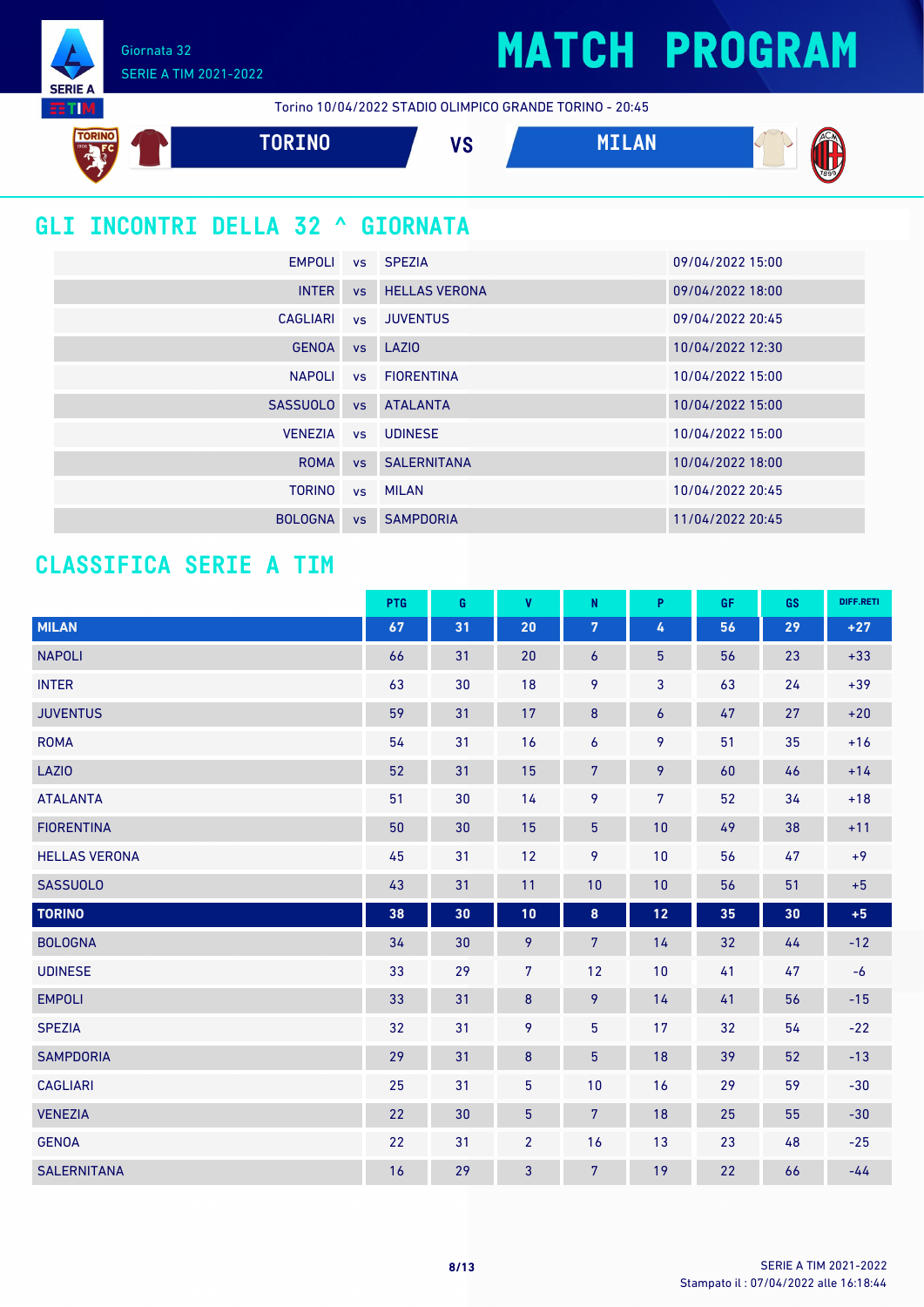

Torino 10/04/2022 STADIO OLIMPICO GRANDE TORINO - 20:45



**TORINO VS MILAN**



### **CLASSIFICA GIOCATORI**

|    | <b>RANKING MARCATORI</b> |            | Gol(Rigore) |
|----|--------------------------|------------|-------------|
| 1  | C. IMMOBILE              | LAZ        | 21(6)       |
| 1  | D. VLAHOVIC              | <b>JUV</b> | 21(5)       |
| 3  | <b>G. SIMEONE</b>        | <b>VFR</b> | 16(0)       |
| 4  | T. ABRAHAM               | <b>ROM</b> | 15(2)       |
| 5  | <b>D. BERARDI</b>        | <b>SAS</b> | 14(6)       |
| 5. | L. MARTINEZ              | <b>INT</b> | 14(3)       |
| 7  | <b>G. SCAMACCA</b>       | <b>SAS</b> | 13(1)       |
| 8  | E. DZEKO                 | <b>INT</b> | 12(0)       |
| 9  | <b>V. OSIMHEN</b>        | <b>NAP</b> | 11(0)       |
| 9  | <b>BETO</b>              | UDI        | 11(0)       |

### **CLASSIFICA SQUADRE**

|                | <b>RANKING SQUADRE</b> | <b>Gol - Media Gol</b> |      |
|----------------|------------------------|------------------------|------|
| 1              | <b>INTER</b>           | 63                     | 2.1  |
| $\overline{2}$ | <b>LAZIO</b>           | 60                     | 1.94 |
| 3              | <b>HELLAS VERONA</b>   | 56                     | 1.81 |
| 3              | <b>MILAN</b>           | 56                     | 1.81 |
| 3              | <b>NAPOLI</b>          | 56                     | 1.81 |
| 3              | <b>SASSUOLO</b>        | 56                     | 1.81 |
| 7              | <b>ATALANTA</b>        | 52                     | 1.73 |
| 8              | <b>ROMA</b>            | 51                     | 1.65 |
| 9              | <b>FIORENTINA</b>      | 49                     | 1.63 |
| 10             | <b>JUVENTUS</b>        | 47                     | 1.52 |
| 11             | <b>EMPOLI</b>          | 41                     | 1.32 |
| 11             | <b>UDINESE</b>         | 41                     | 1.41 |
|                | <b>13 SAMPDORIA</b>    | 39                     | 1.26 |
|                | <b>14 TORINO</b>       | 35                     | 1.17 |
| 15             | <b>BOLOGNA</b>         | 32                     | 1.07 |
| 15             | <b>SPEZIA</b>          | 32                     | 1.03 |
|                | <b>17 CAGLIARI</b>     | 29                     | 0.94 |
|                | 18 VENEZIA             | 25                     | 0.83 |
| 19             | <b>GENOA</b>           | 23                     | 0.74 |
|                | <b>20 SALERNITANA</b>  | 22                     | 0.76 |

|                | <b>RANKING SQUADRE</b> | <b>Tot tiri-In porta-Fuori-Respinti</b> |     |     |     |
|----------------|------------------------|-----------------------------------------|-----|-----|-----|
| 1              | <b>INTER</b>           | 506                                     | 192 | 182 | 132 |
| $\overline{2}$ | <b>MILAN</b>           | 490                                     | 152 | 205 | 133 |
| 3              | <b>NAPOLI</b>          | 483                                     | 165 | 183 | 135 |
| 3              | <b>ROMA</b>            | 483                                     | 155 | 188 | 140 |
| 5              | <b>SASSUOLO</b>        | 473                                     | 177 | 167 | 129 |
| 6              | <b>ATALANTA</b>        | 447                                     | 135 | 172 | 140 |
| 7              | <b>JUVENTUS</b>        | 436                                     | 147 | 187 | 102 |
| 8              | <b>EMPOLI</b>          | 412                                     | 134 | 157 | 121 |
| 9              | <b>FIORENTINA</b>      | 409                                     | 152 | 163 | 94  |
| 10             | <b>TORINO</b>          | 383                                     | 124 | 164 | 95  |
| 11             | <b>UDINESE</b>         | 378                                     | 135 | 139 | 104 |
| 12             | <b>HELLAS VERONA</b>   | 377                                     | 131 | 149 | 97  |
| 13             | LAZI <sub>0</sub>      | 345                                     | 145 | 127 | 73  |
| 14             | <b>BOLOGNA</b>         | 344                                     | 117 | 140 | 87  |
| 15             | <b>SAMPDORIA</b>       | 334                                     | 107 | 140 | 87  |
| 16             | <b>CAGLIARI</b>        | 329                                     | 97  | 143 | 89  |
| 17             | <b>SPEZIA</b>          | 317                                     | 111 | 122 | 84  |
| 18             | <b>GENOA</b>           | 308                                     | 90  | 135 | 83  |
| 19             | <b>SALERNITANA</b>     | 303                                     | 94  | 121 | 88  |
| 20             | <b>VENEZIA</b>         | 287                                     | 94  | 129 | 64  |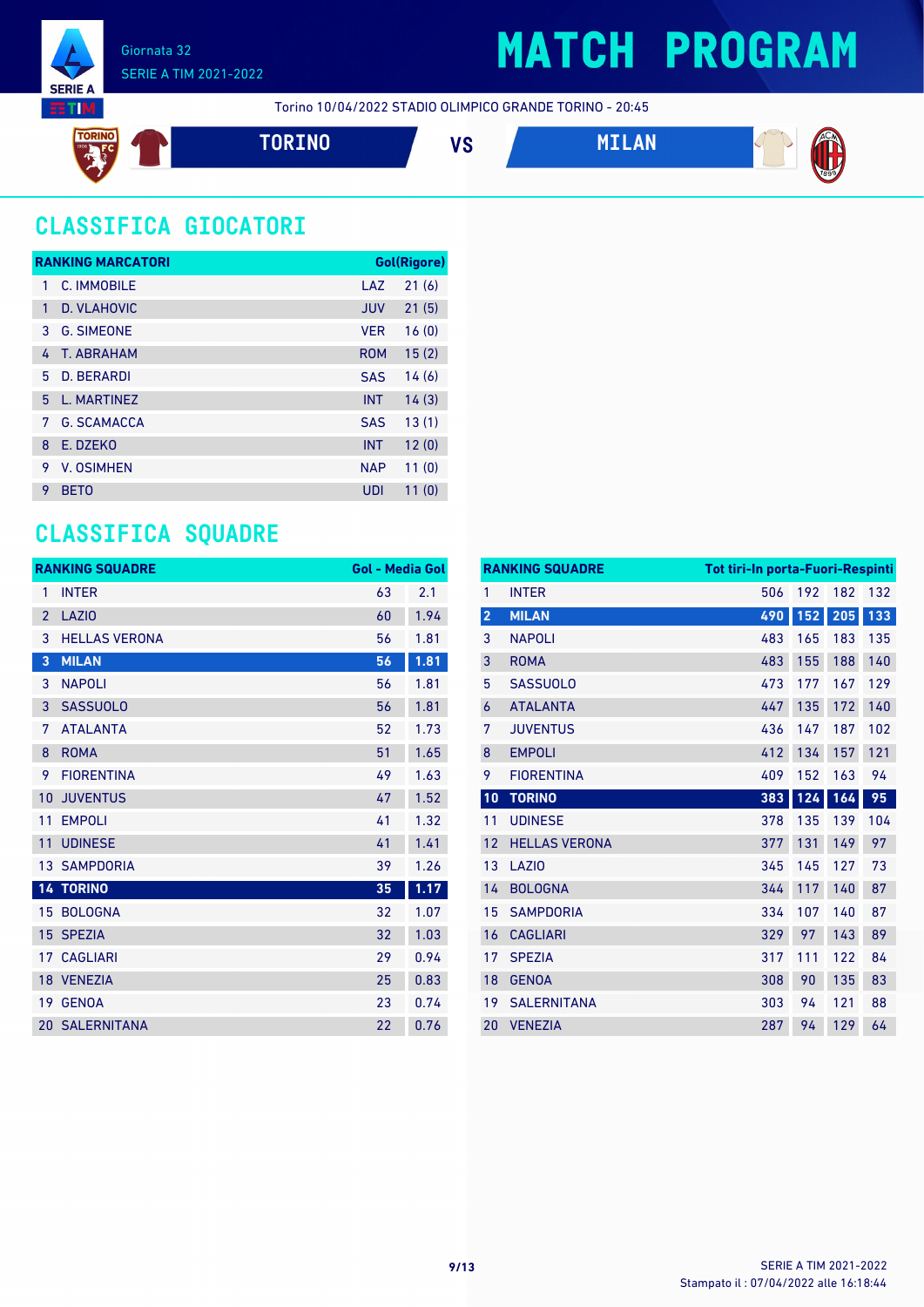

**TORIN** 

#### Giornata 32 SERIE A TIM 2021-2022

# **MATCH PROGRAM**

Torino 10/04/2022 STADIO OLIMPICO GRANDE TORINO - 20:45











| <b>RANKING SQUADRE</b> | <b>Assist</b> | <b>Media</b><br>÷. |
|------------------------|---------------|--------------------|
| 1 INTER                | 42            | 1.40               |
| 2 LAZIO                | 41            | 1.32               |
| <b>3 HELLAS VERONA</b> | 36            | 1.16               |
| <b>3 NAPOLI</b>        | 36            | 1.16               |
| <b>5 ATALANTA</b>      | 35            | 1.17               |
| <b>6 JUVENTUS</b>      | 30            | 0.97               |
| 7 SASSUOLO             | 29            | 0.94               |
| <b>8 FIORENTINA</b>    | 28            | 0.93               |
| <b>8 MILAN</b>         | 28            | 0.90               |
| 10 ROMA                | 27            | 0.87               |
| 11 BOLOGNA             | 26            | 0.87               |
| <b>12 SAMPDORIA</b>    | 25            | 0.81               |
| <b>13 UDINESE</b>      | 24            | 0.83               |
| <b>14 TORINO</b>       | 22            | 0.73               |
| <b>15 CAGLIARI</b>     | 20            | 0.65               |
| <b>15 EMPOLI</b>       | 20            | 0.65               |
| <b>17 VENEZIA</b>      | 19            | 0.63               |
| <b>18 SPEZIA</b>       | 18            | 0.58               |
| <b>19 GENOA</b>        | 17            | 0.55               |
| <b>20 SALERNITANA</b>  | 13            | 0.45               |

| <b>RANKING SQUADRE</b><br>Passaggi chiave*<br><b>INTER</b><br>11.07<br>1<br><b>NAPOLI</b><br>10.77<br>$\mathcal{P}$<br>3<br><b>ATALANTA</b><br>10.47<br><b>MILAN</b><br>10.45<br>4<br><b>ROMA</b><br>10.23<br>5<br><b>SASSUOLO</b><br>10.03<br>6<br><b>JUVENTUS</b><br>9.48<br>7<br><b>FIORENTINA</b><br>9.37<br>8<br><b>TORINO</b><br>9<br>9<br><b>UDINESE</b><br>8.55<br>10<br>11<br><b>EMPOLI</b><br>8.42<br>12 BOLOGNA<br>8.1<br><b>13 HELLAS VERONA</b><br>7.42<br><b>14 SAMPDORIA</b><br>7.26<br><b>15 LAZIO</b><br>7.16<br><b>16 CAGLIARI</b><br>7.13<br><b>17 SALERNITANA</b><br>7.03<br>18 SPEZIA<br>6.87<br>19 GENOA<br>6.23 |  |  |  |  |
|----------------------------------------------------------------------------------------------------------------------------------------------------------------------------------------------------------------------------------------------------------------------------------------------------------------------------------------------------------------------------------------------------------------------------------------------------------------------------------------------------------------------------------------------------------------------------------------------------------------------------------------|--|--|--|--|
|                                                                                                                                                                                                                                                                                                                                                                                                                                                                                                                                                                                                                                        |  |  |  |  |
|                                                                                                                                                                                                                                                                                                                                                                                                                                                                                                                                                                                                                                        |  |  |  |  |
|                                                                                                                                                                                                                                                                                                                                                                                                                                                                                                                                                                                                                                        |  |  |  |  |
|                                                                                                                                                                                                                                                                                                                                                                                                                                                                                                                                                                                                                                        |  |  |  |  |
|                                                                                                                                                                                                                                                                                                                                                                                                                                                                                                                                                                                                                                        |  |  |  |  |
|                                                                                                                                                                                                                                                                                                                                                                                                                                                                                                                                                                                                                                        |  |  |  |  |
|                                                                                                                                                                                                                                                                                                                                                                                                                                                                                                                                                                                                                                        |  |  |  |  |
|                                                                                                                                                                                                                                                                                                                                                                                                                                                                                                                                                                                                                                        |  |  |  |  |
|                                                                                                                                                                                                                                                                                                                                                                                                                                                                                                                                                                                                                                        |  |  |  |  |
|                                                                                                                                                                                                                                                                                                                                                                                                                                                                                                                                                                                                                                        |  |  |  |  |
|                                                                                                                                                                                                                                                                                                                                                                                                                                                                                                                                                                                                                                        |  |  |  |  |
|                                                                                                                                                                                                                                                                                                                                                                                                                                                                                                                                                                                                                                        |  |  |  |  |
|                                                                                                                                                                                                                                                                                                                                                                                                                                                                                                                                                                                                                                        |  |  |  |  |
|                                                                                                                                                                                                                                                                                                                                                                                                                                                                                                                                                                                                                                        |  |  |  |  |
|                                                                                                                                                                                                                                                                                                                                                                                                                                                                                                                                                                                                                                        |  |  |  |  |
|                                                                                                                                                                                                                                                                                                                                                                                                                                                                                                                                                                                                                                        |  |  |  |  |
|                                                                                                                                                                                                                                                                                                                                                                                                                                                                                                                                                                                                                                        |  |  |  |  |
|                                                                                                                                                                                                                                                                                                                                                                                                                                                                                                                                                                                                                                        |  |  |  |  |
|                                                                                                                                                                                                                                                                                                                                                                                                                                                                                                                                                                                                                                        |  |  |  |  |
|                                                                                                                                                                                                                                                                                                                                                                                                                                                                                                                                                                                                                                        |  |  |  |  |
| 6.17<br>20 VENEZIA                                                                                                                                                                                                                                                                                                                                                                                                                                                                                                                                                                                                                     |  |  |  |  |

\* Valori medi per partita.

|                 | <b>RANKING SQUADRE</b>              | Passaggi riusciti - % * |    |
|-----------------|-------------------------------------|-------------------------|----|
| 1               | LAZI <sub>0</sub>                   | 501.45                  | 87 |
| $\overline{2}$  | <b>NAPOLI</b>                       | 499.9                   | 87 |
| 3               | <b>INTER</b>                        | 456.7                   | 86 |
| 4               | <b>SASSUOLO</b>                     | 425.39                  | 85 |
| 5               | <b>JUVENTUS</b>                     | 424.9                   | 85 |
| 6               | <b>FIORENTINA</b>                   | 424.27                  | 85 |
| 7               | <b>ATALANTA</b>                     | 419.63                  | 82 |
| 8               | <b>MILAN</b>                        | 401.32                  | 84 |
| 9               | <b>ROMA</b>                         | 372.74                  | 83 |
| 10              | <b>BOLOGNA</b>                      | 354.77                  | 81 |
| 11              | <b>TORINO</b>                       | 340.43                  | 78 |
| 12 <sup>2</sup> | <b>HELLAS VERONA</b>                | 324.74                  | 77 |
| 13              | <b>EMPOLI</b>                       | 314.87                  | 79 |
|                 | <b>14 SAMPDORIA</b>                 | 310.81                  | 77 |
|                 | 15 SPEZIA                           | 295.68                  | 78 |
|                 | <b>16 UDINESE</b>                   | 285.48                  | 78 |
|                 | 17 VENEZIA                          | 284.37                  | 78 |
|                 | <b>18 CAGLIARI</b>                  | 282.87                  | 76 |
| 19              | <b>GENOA</b>                        | 273.48                  | 74 |
|                 | <b>20 SALERNITANA</b>               | 262.28                  | 77 |
|                 | $*$ <i>Malari maadi nan nastita</i> |                         |    |

Valori medi per partita. **RANKING SQUADRE Recuperi\*** HELLAS VERONA 62.84 ATALANTA 60.2 GENOA 56.77 **TORINO 56.03 MILAN 54.71** SAMPDORIA 54.06 JUVENTUS 53.1 8 EMPOLI 51.9 UDINESE 51.45 INTER 51.4 SPEZIA 51.23 VENEZIA 51.13 13 ROMA 50.81 14 CAGLIARI 50.71 15 BOLOGNA 50.47 NAPOLI 50.42 LAZIO 49.87 SASSUOLO 49.45 FIORENTINA 48.6 SALERNITANA 47.28 \* Valori medi per partita.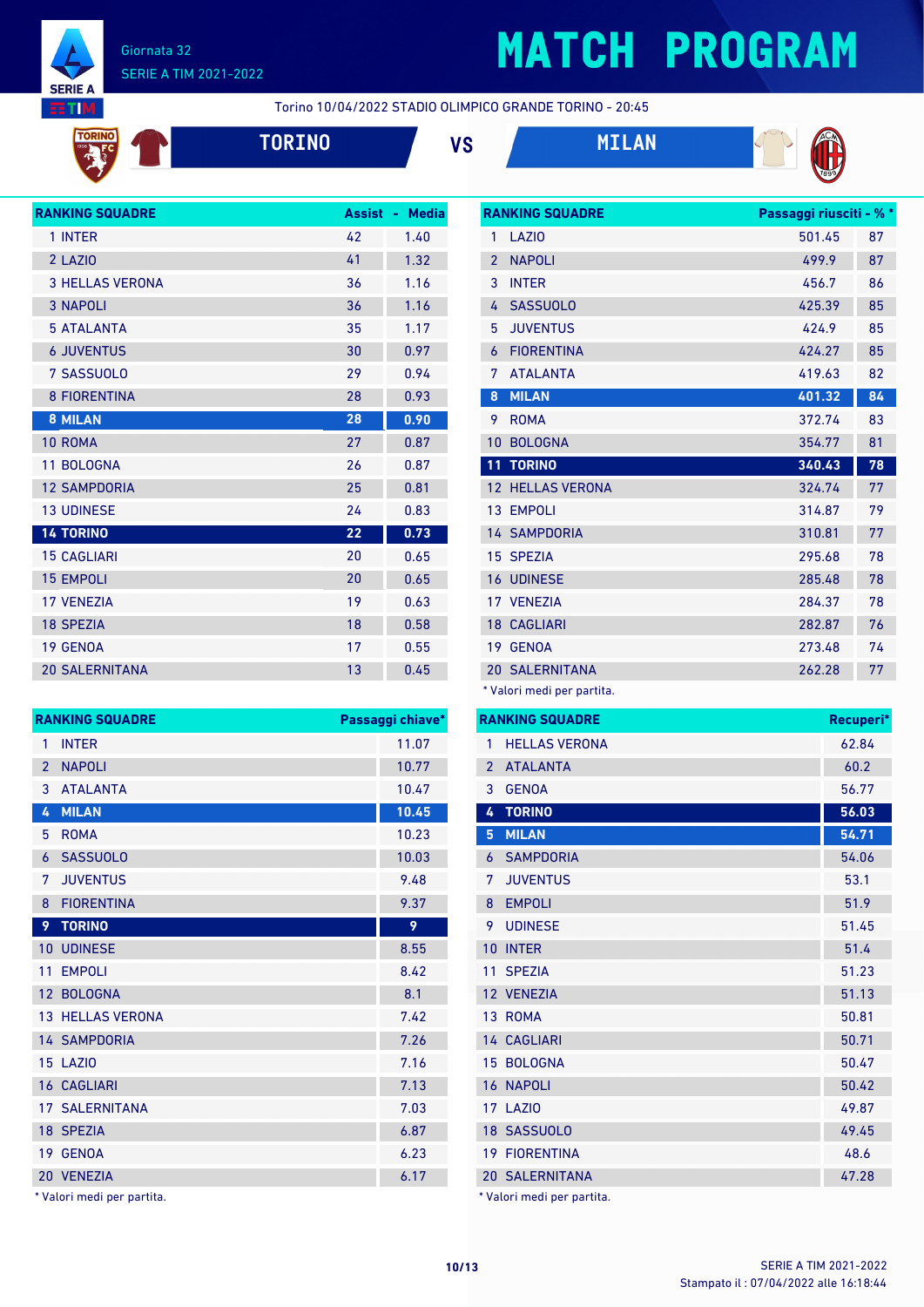

TORINO  $rac{1}{2}$ 

### Giornata 32 SERIE A TIM 2021-2022

# **MATCH PROGRAM**

Torino 10/04/2022 STADIO OLIMPICO GRANDE TORINO - 20:45







**RANKING SQUADRE Media Km** 



|                | <b>RANKING SQUADRE</b>  | <b>Tot. Parate - Media</b> |                         |
|----------------|-------------------------|----------------------------|-------------------------|
| 1              | <b>EMPOLI</b>           | 123                        | 3.97                    |
| $\overline{2}$ | <b>VENEZIA</b>          | 120                        | 4                       |
| 3              | <b>SALERNITANA</b>      | 114                        | 3.93                    |
| 4              | <b>SPEZIA</b>           | 114                        | 3.68                    |
| 5              | <b>SAMPDORIA</b>        | 105                        | 3.39                    |
| 6              | <b>CAGLIARI</b>         | 103                        | 3.32                    |
| 7              | <b>GENOA</b>            | 102                        | 3.29                    |
| 8              | <b>BOLOGNA</b>          | 101                        | 3.37                    |
| 9              | <b>SASSUOLO</b>         | 86                         | 2.77                    |
| 10             | <b>INTER</b>            | 84                         | 2.8                     |
| 11             | <b>ROMA</b>             | 84                         | 2.71                    |
| 12             | <b>NAPOLI</b>           | 83                         | 2.68                    |
| 13             | <b>MILAN</b>            | 82                         | 2.65                    |
|                | <b>14 HELLAS VERONA</b> | 77                         | 2.48                    |
|                | 15 LAZIO                | 71                         | 2.29                    |
|                | 16 ATALANTA             | 69                         | 2.3                     |
| 16             | <b>JUVENTUS</b>         | 69                         | 2.23                    |
| 18             | <b>UDINESE</b>          | 68                         | 2.34                    |
| 19             | <b>FIORENTINA</b>       | 66                         | 2.2                     |
|                | <b>20 TORINO</b>        | 60                         | $\overline{\mathbf{2}}$ |

| 1              | LAZIO                 | 112.487 |
|----------------|-----------------------|---------|
| $\overline{2}$ | <b>EMPOLI</b>         | 111.708 |
| 3              | <b>INTER</b>          | 111.438 |
| 4              | <b>ATALANTA</b>       | 110.749 |
| 5              | <b>VENEZIA</b>        | 109.774 |
| 6              | <b>HELLAS VERONA</b>  | 109.364 |
| 7              | <b>GENOA</b>          | 108.91  |
| 8              | <b>JUVENTUS</b>       | 108.444 |
| 9              | <b>ROMA</b>           | 107.832 |
| 10             | <b>CAGLIARI</b>       | 107.419 |
| 11             | <b>NAPOLI</b>         | 107.142 |
|                | 12 SPEZIA             | 106.955 |
| 13             | <b>MILAN</b>          | 106.385 |
|                | <b>14 FIORENTINA</b>  | 106.285 |
|                | <b>15 SALERNITANA</b> | 106.237 |
|                | <b>16 TORINO</b>      | 106.102 |
|                | <b>17 SAMPDORIA</b>   | 105.929 |
|                | 18 SASSUOLO           | 105.474 |
| 19             | <b>BOLOGNA</b>        | 105.421 |
| $20-1$         | <b>UDINESE</b>        | 104.44  |

| <b>RANKING SQUADRE</b><br>Passaggi 3/4 Tot. - Media |                       |      |        |
|-----------------------------------------------------|-----------------------|------|--------|
| 1                                                   | <b>NAPOLI</b>         | 3631 | 117.13 |
| $\overline{2}$                                      | <b>ATALANTA</b>       | 3608 | 120.27 |
| 3                                                   | <b>INTER</b>          | 3091 | 103.03 |
| 4                                                   | <b>LAZIO</b>          | 3061 | 98.74  |
| 5                                                   | <b>MILAN</b>          | 2976 | 96     |
| $\boldsymbol{6}$                                    | <b>TORINO</b>         | 2819 | 93.97  |
| 7                                                   | <b>JUVENTUS</b>       | 2776 | 89.55  |
| 8                                                   | <b>HELLAS VERONA</b>  | 2757 | 88.94  |
| 9                                                   | <b>FIORENTINA</b>     | 2671 | 89.03  |
| 10                                                  | <b>SASSUOLO</b>       | 2669 | 86.1   |
| 11                                                  | <b>EMPOLI</b>         | 2459 | 79.32  |
| 12                                                  | <b>ROMA</b>           | 2394 | 77.23  |
| 13                                                  | <b>BOLOGNA</b>        | 2356 | 78.53  |
|                                                     | <b>14 SAMPDORIA</b>   | 2043 | 65.9   |
|                                                     | 15 SPEZIA             | 1934 | 62.39  |
|                                                     | <b>16 UDINESE</b>     | 1931 | 66.59  |
| 17                                                  | <b>CAGLIARI</b>       | 1807 | 58.29  |
|                                                     | <b>18 SALERNITANA</b> | 1781 | 61.41  |
| 19                                                  | <b>GENOA</b>          | 1700 | 54.84  |
|                                                     | 20 VENEZIA            | 1590 | 53     |

| <b>RANKING SQUADRE</b> |                      | <b>Dribbling Tot. - Media</b> |       |
|------------------------|----------------------|-------------------------------|-------|
| 1                      | <b>MILAN</b>         | 371                           | 11.97 |
| $\overline{2}$         | <b>SASSUOLO</b>      | 330                           | 10.65 |
| 3                      | <b>JUVENTUS</b>      | 304                           | 9.81  |
| 4                      | <b>NAPOLI</b>        | 294                           | 9.48  |
| 5                      | <b>ATALANTA</b>      | 282                           | 9.4   |
| 5                      | <b>UDINESE</b>       | 282                           | 9.72  |
| 7                      | LAZI <sub>0</sub>    | 276                           | 8.9   |
| 8                      | <b>HELLAS VERONA</b> | 269                           | 8.68  |
| 8                      | <b>ROMA</b>          | 269                           | 8.68  |
| 10                     | <b>GENOA</b>         | 261                           | 8.42  |
| 11                     | <b>BOLOGNA</b>       | 260                           | 8.67  |
| 12                     | <b>EMPOLI</b>        | 252                           | 8.13  |
| 13 <sup>°</sup>        | <b>SPEZIA</b>        | 249                           | 8.03  |
|                        | 14 VENEZIA           | 242                           | 8.07  |
|                        | <b>15 TORINO</b>     | 234                           | 7.8   |
| 16                     | <b>FIORENTINA</b>    | 226                           | 7.53  |
| 17                     | <b>SALERNITANA</b>   | 210                           | 7.24  |
| 18                     | <b>CAGLIARI</b>      | 206                           | 6.65  |
| 19                     | <b>INTER</b>         | 192                           | 6.4   |
|                        | <b>20 SAMPDORIA</b>  | 181                           | 5.84  |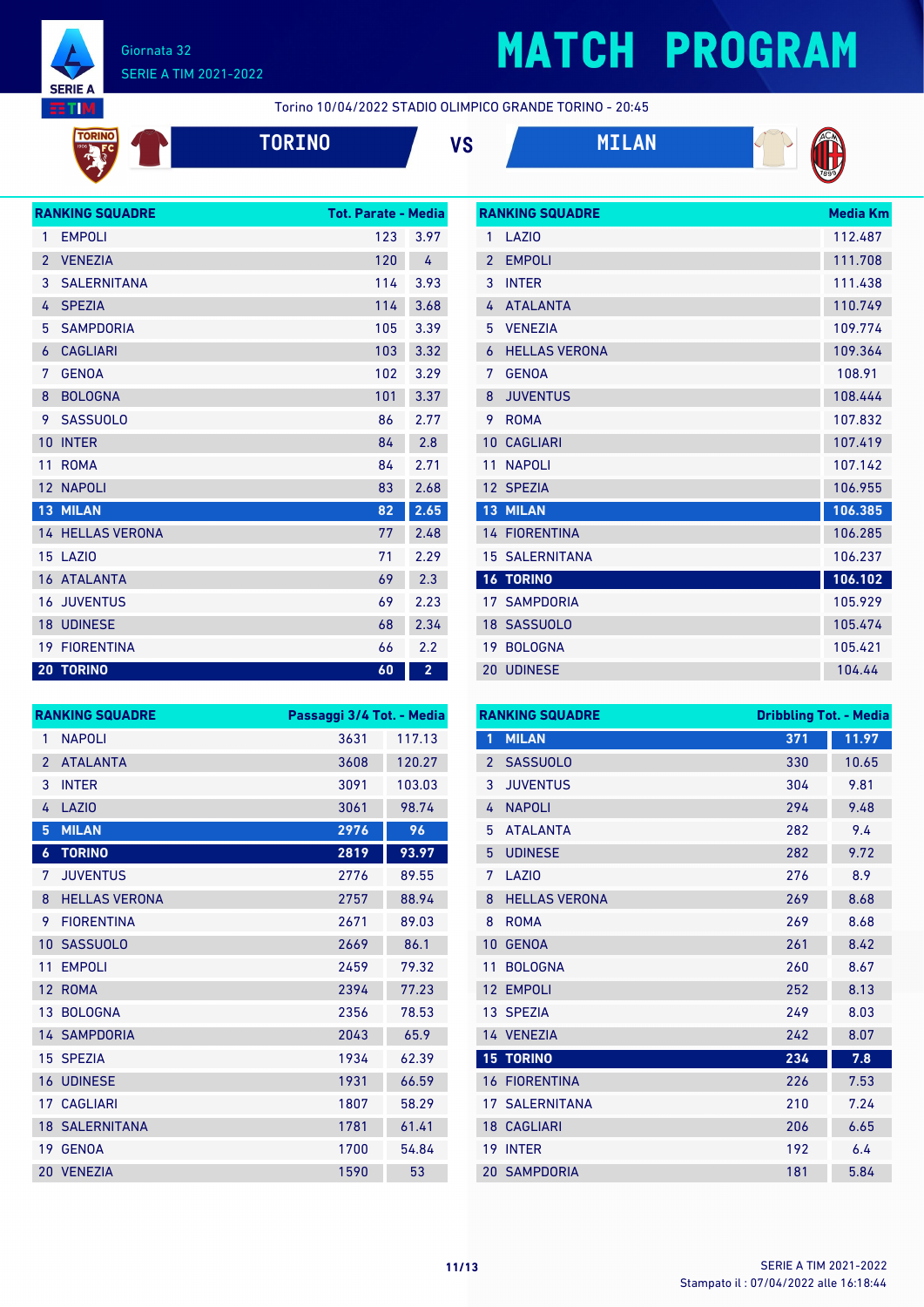

# **MATCH PROGRAM**

Torino 10/04/2022 STADIO OLIMPICO GRANDE TORINO - 20:45









| <b>RANKING SQUADRE</b><br>Rigori a favore - Contro |                       |                |                |
|----------------------------------------------------|-----------------------|----------------|----------------|
| $\mathbf{1}$                                       | <b>NAPOLI</b>         | 11             | 1              |
| $\overline{2}$                                     | <b>INTER</b>          | 10             | 4              |
| 3                                                  | <b>FIORENTINA</b>     | 9              | 5              |
| 4                                                  | <b>HELLAS VERONA</b>  | 8              | 3              |
| 5                                                  | <b>MILAN</b>          | 8              | 5              |
| 6                                                  | <b>LAZIO</b>          | 8              | $\overline{6}$ |
| 7                                                  | <b>ROMA</b>           | 7              | 4              |
| 8                                                  | <b>SASSUOLO</b>       | 7              | 8              |
| 9                                                  | <b>JUVENTUS</b>       | 6              | 5              |
| 10                                                 | <b>EMPOLI</b>         | 6              | 7              |
| 11                                                 | <b>GENOA</b>          | 5              | 4              |
|                                                    | 12 ATALANTA           | 4              | 4              |
|                                                    | 13 BOLOGNA            | 4              | 7              |
|                                                    | 14 CAGLIARI           | 4              | 9              |
|                                                    | <b>15 SAMPDORIA</b>   | 3              | $\overline{2}$ |
|                                                    | 16 VENEZIA            | 3              | 10             |
|                                                    | 17 SPEZIA             | 3              | 11             |
|                                                    | <b>18 UDINESE</b>     | $\overline{2}$ | 4              |
|                                                    | <b>19 SALERNITANA</b> | $\overline{2}$ | 7              |
| 20                                                 | <b>TORINO</b>         | 1              | 5              |
|                                                    |                       |                |                |

|    | <b>RANKING SQUADRE</b> | Gol dalla panchina - Media |      |
|----|------------------------|----------------------------|------|
| 1  | <b>ATALANTA</b>        | 10                         | 1.00 |
| 1  | <b>INTER</b>           | 10                         | 1.25 |
| 3  | <b>UDINESE</b>         | 9                          | 1.00 |
| 4  | <b>NAPOLI</b>          | 8                          | 1.00 |
| 4  | <b>ROMA</b>            | 8                          | 1.14 |
| 4  | <b>SASSUOLO</b>        | 8                          | 1.33 |
| 7  | <b>EMPOLI</b>          | 6                          | 1.00 |
| 7  | <b>GENOA</b>           | 6                          | 1.20 |
| 7  | <b>SPEZIA</b>          | 6                          | 1.00 |
| 7  | <b>TORINO</b>          | $\boldsymbol{6}$           | 1.00 |
| 11 | <b>FIORENTINA</b>      | 5                          | 1.00 |
| 11 | <b>JUVENTUS</b>        | 5                          | 1.00 |
| 11 | <b>MILAN</b>           | 5                          | 1.00 |
|    | 14 BOLOGNA             | 4                          | 1.00 |
|    | <b>14 LAZIO</b>        | 4                          | 1.00 |
|    | 14 VENEZIA             | 4                          | 1.00 |
|    | 17 CAGLIARI            | 3                          | 1.00 |
| 17 | <b>HELLAS VERONA</b>   | 3                          | 1.00 |
|    | <b>17 SALERNITANA</b>  | 3                          | 1.00 |
|    | <b>17 SAMPDORIA</b>    | 3                          | 1.00 |